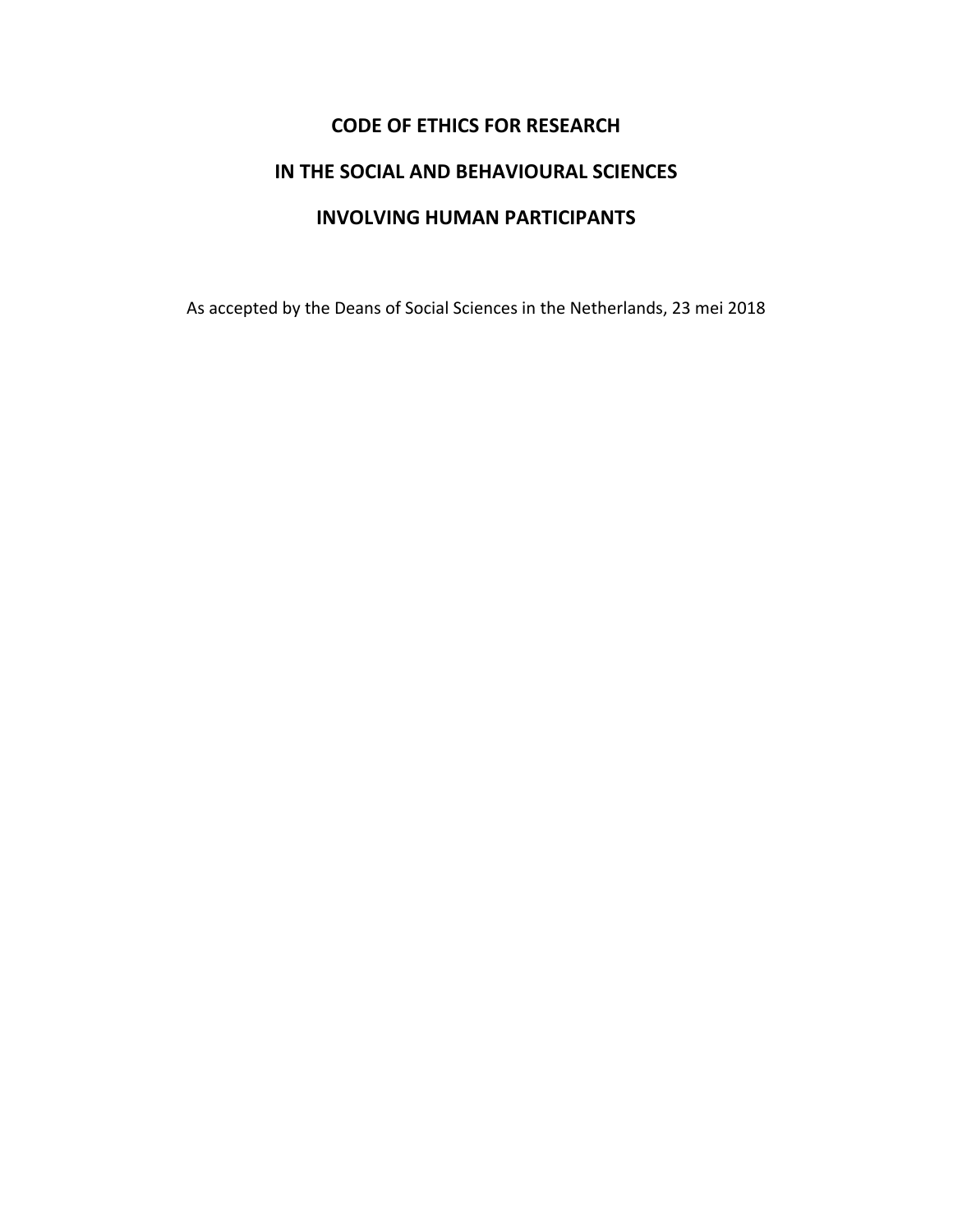# **Opmerkingen bij de herziene versie**

In januari 2016 hebben de decanen verenigd in het Disciplineoverleg Sociale Wetenschappen (DSW) de Code of Ethics for Research in the Social and Behavioural Sciences Involving Human Participants vastgesteld. De Code is opgesteld door een landelijke werkgroep met als doel de ethische toetsing binnen de sociale en gedragswetenschappen te harmoniseren en versterken.

Zowel het opstellen als het implementeren van de Code kan als een succes beschouwd worden. Er wordt goed samengewerkt, informatie uitgewisseld, en hoewel er lokale verschillen zijn in de uitleg en implementatie van de Code, zijn deze verschillen doorgaans klein en is men het eens over onderliggende principes. Niettemin kwamen al snel geluiden dat de Code niet goed aansluit bij bepaalde onderzoeksvelden binnen de sociale wetenschappen, met name de sociologie en antropologie. Het initiatief voor de landelijke code kwam oorspronkelijk vanuit de hoek van de psychologie, een veld met een wat langere traditie van relatief expliciet en nauw omschreven toetsen, op basis van toetsingskaders die veelal geschoeid waren op biomedische leest. Zulke toetsingskaders gaan uit van duidelijk vooraf omschreven onderzoeksprotocollen, waarop individuele deelnemers geïnformeerde toestemming tot deelname geven. Dit is minder goed werkbaar gebleken voor onderzoeksvelden die te maken hebben met gemeenschappen in plaats van enkel individuen, met verschillende landen, autoriteiten en culturen, en methoden zoals participerende observatie. Deze nieuwe versie poogt beter aan te sluiten bij deze onderzoeksvelden, zonder doel en strekking van de oorspronkelijke code te verliezen.

Uitgangspunten:

- Er zijn gezamenlijke principes te formuleren over alle betrokken onderzoeksvelden. Bijvoorbeeld, waar de autonomie van het individu binnen de psychologie veelal buiten kijf staat, ziet men binnen de sociologie en culturele antropologie het individu als ingebed in een gemeenschap, hetgeen mede gevolgen heeft voor het begrip autonomie. Het oorspronkelijk geformuleerde principe om mensen louter als "autonomous agents" te beschouwen kan dan beter vervangen worden door het algemenere principe van respect voor het individu en de gemeenschap waarvan hij of zij deel uit maakt.
- Er is behoefte aan een duidelijk kader. In de sociologie en antropologie is men minder gewend aan expliciet geformuleerde toetsingskaders en -procedures. Veel is impliciet, of wordt middels participatie en onderlinge reflectie expliciet gemaakt. Dit is daarmee niet verkeerd en kan in veel gevallen zelfs de voorkeur hebben. Niettemin is er ook binnen deze velden een tendens om beter duidelijk te maken welke uitgangspunten gelden en hoe ethisch handelen bewaakt wordt – al dan niet gedwongen of aangespoord door externe partijen zoals wetenschappelijke tijdschriften, subsidievertrekkers, en beleidsmakers. Het helder formuleren van de uitgangspunten helpt hierbij. De implementatie van deze uitgangspunten kan per onderzoeksveld anders ingericht worden.
- Hiermee komen we op het laatste punt. We moeten waken voor de natuurlijke reflex om de Code te zien als nog meer regelgeving, als absolute regels waarvan niet afgeweken kan worden. Een van de principes van de Code is "pas toe of leg uit". Dit betekent dat standaard uitgegaan wordt van de waarden, principes en procedures zoals die in de code geformuleerd worden – echter dat men in bepaalde gevallen kan afwijken als dit op ethische gronden beter te verdedigen is.

Tenslotte is van de gelegenheid gebruik gemaakt om bestaande punten te verhelderen, te hergroeperen en redundanties te verwijderen. Er is ook een werkversie beschikbaar waarin de oude en de nieuwe code naast elkaar staan met de belangrijkste wijzigingen toegelicht.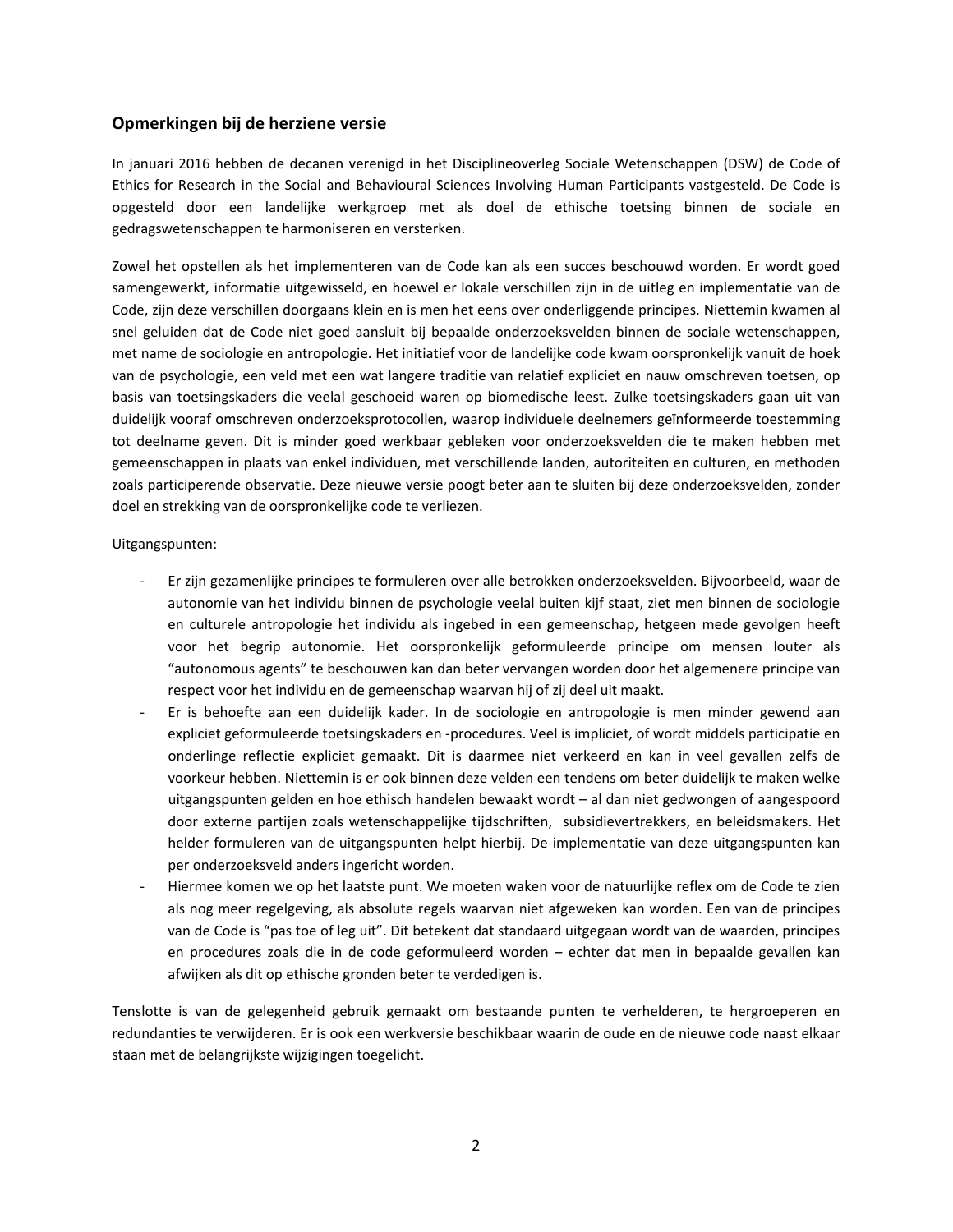#### **Preamble**

The Code of Ethics for the Social and Behavioural Sciences provides guidelines for research in the social and behavioural sciences involving human participants. It intends to support researchers and ethical review boards in their ethical reflection. The Code of Ethics is subscribed to by all academic institutes that fall under the Deans of Social Sciences as united in the DSW (*Disciplineoverleg Sociale Wetenschappen*). Other institutes or research groups may also decide to comply with the code.

Research in the social and behavioural sciences is diverse in its nature and execution, and in many respects it differs greatly from biomedical research, leading to limited applicability of the Medical Research Involving Human Participants Act (*Wet medisch-wetenschappelijk onderzoek met mensen*, WMO). Thus an independent guideline for ethical review of research involving human participants is required, taking this diversity into account. The diversity not only concerns the broad spectrum that constitutes the social and behavioural sciences, but also the wide range of research methods applied, from surveys to participant observation, and from minimal physical interventions to ethnography.

## *Apply or Explain*

The Code of Ethics for the Social and Behavioural Sciences does not intend to dictate the same specific measures and procedures for all researchers of all disciplines at all times. It offers general ethical guidelines that should be considered as default, but that require critical assessment and deliberation to be applied in concrete situations. The guidelines laid down below must be read in this light. Particular situations may require researchers to depart from the code. However, subscribing to the code is not non-committal and in all cases researchers are expected to be able to clearly explain their considerations and to account for their choices. Thus, the guiding theme here is *apply or explain*.

#### *Principles*

The Code of Ethics is based in the following principles:

- Researchers respect the dignity of humans and their environment by avoiding exploitation, treating participants and their communities with respect and care, and protecting those with diminished autonomy.
- Researchers strive towards a minimization of harm, and a just distribution of benefits and burden, with respect for the potentially conflicting interests of diverse (groups of) participants, communities, and society.
- Researchers adopt an ethical attitude in which they are mindful of the meaning, implications and consequences of the research for anyone affected by it.
- Researchers demonstrate the ethical attitude by i) active reflection on the ethical issues that may arise during, or as a consequence of, their research, ii) initiating a proper assessment of the potential drawbacks of the research for individuals, communities and society, and iii) monitoring for any developments that may impact upon ethical aspects of the research.
- Researchers are able to account for, and communicate on their ethical reflection vis-à-vis different stakeholders, such as the participants and their communities, the own organization, scientific peers, students, funding agencies, and society.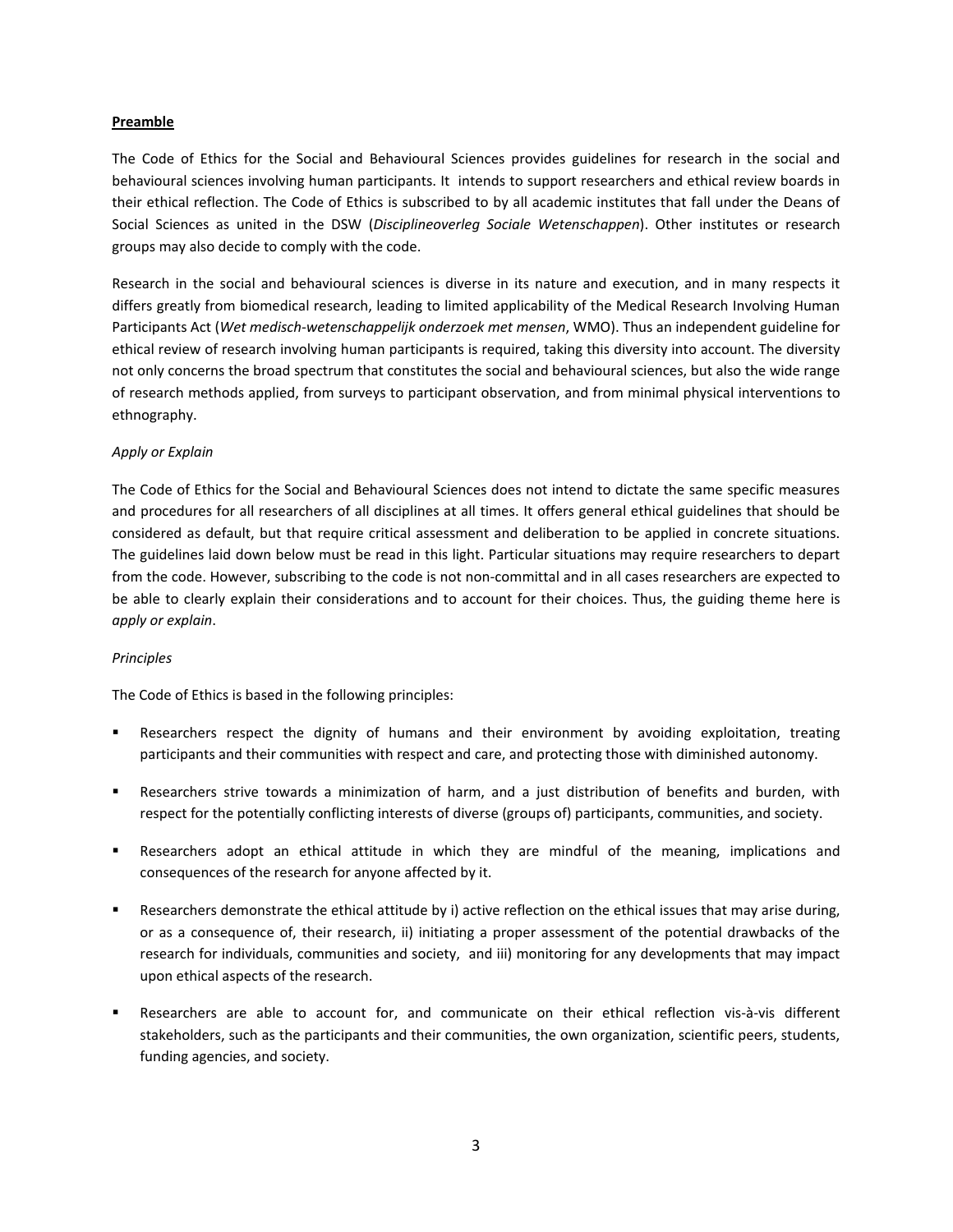Researchers conduct research that is scientifically valid, and that will plausibly lead to relevant insights in the field of the social and behavioural sciences.

The ways in which these principles are safeguarded may vary to some degree depending on the field of research. Moreover, raising ethical awareness of scientists requires them to be stimulated, by way of the questions and considerations put to them in the ethical review procedure. The Code of Ethics forms the basis of such review procedures, of which the detailed implementation may vary.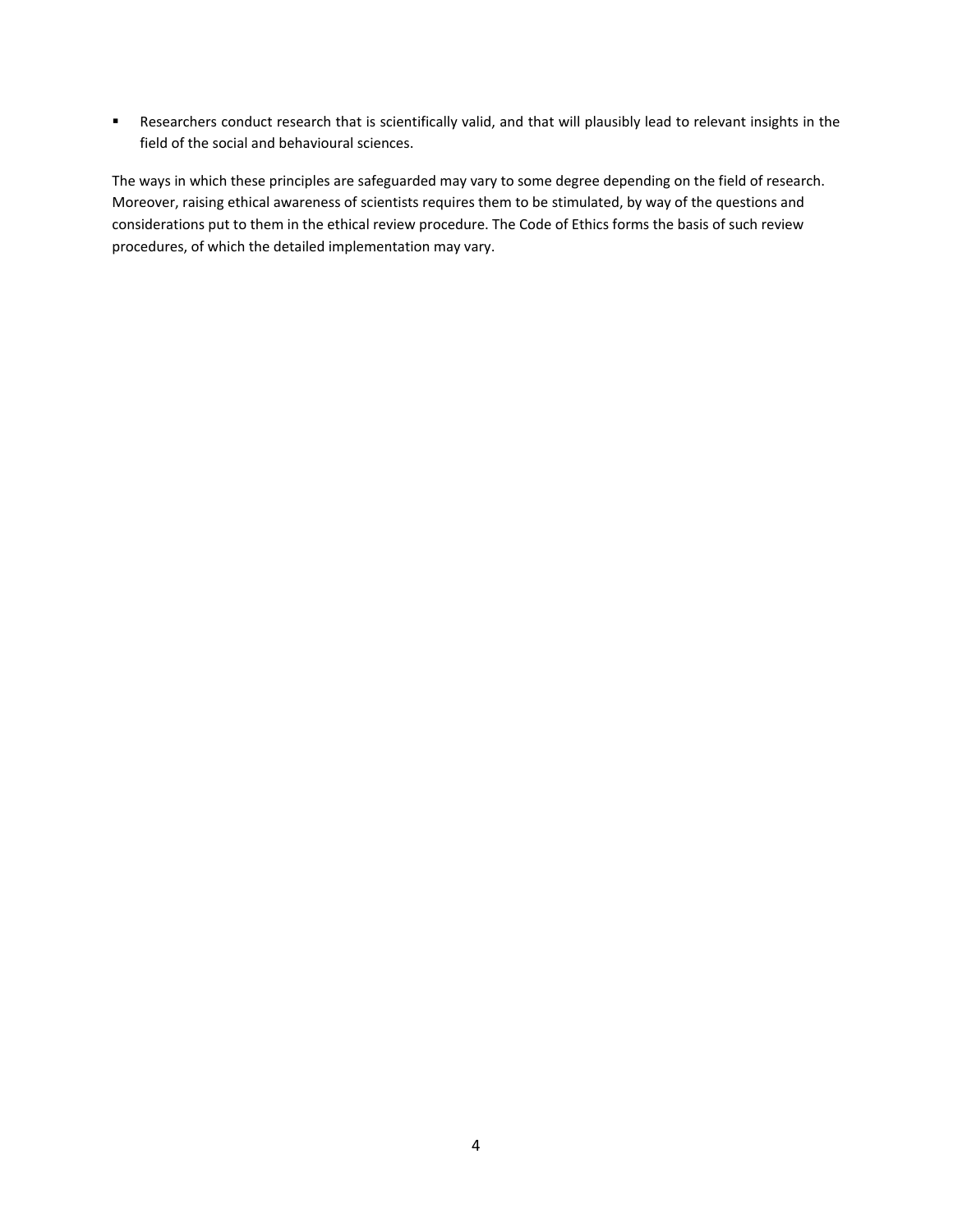### **A.DEFINITIONS**

*Social and Behavioural Sciences:* The fields of science that study the patterns and causes of human behaviour, as individuals and as part of groups, communities, cultures and societies. In its broadest sense, this also includes the humanities.

*Code of Ethics:* The Code of Ethics For Research in the Social And Behavioural Sciences Involving Human Participants, as laid out here.

*Participant:* A person that partakes in, or is subject to, research in which data on or from this person are being collected. Data collection may occur at the level of individual participants, but also at the level of a group, community, or organisation.

*Institute:* A university faculty, research institute, or graduate school in the social and/or behavioural sciences that subscribes to the Code of Ethics.

*Board:* The board of the Institute, typically the Dean plus the Directors of Research and Director of Education.

*Research plan:* A document addressing the rationale, background, objective(s), methodology, analyses, and all relevant ethical aspects of a research project involving human participants. Note: This does not deny or decry exploratory or unexpected research directions.

*Ethics Review Committee:* A committee of experts assigned by the Board with the task to review research plans on ethical aspects, and advise the Board accordingly.

*Personal data:* Data that can lead to the identification of a person. Note that the law also distinguishes especially sensitive personal data, to which additional rules apply ("bijzondere persoonsgegevens"; Algemene Verordening Gegevensbescherming).

# **B. GENERAL PROCEDURES**

- 1. All Institutes of Social and Behavioural Sciences at Dutch Universities subscribe to the guidelines laid out in the Code of Ethics. If an Institute diverts from these guidelines, the Institute must be able to explain why this has been decided.
- 2. Research in the social and behavioural sciences involving human participants must be carried out in accordance with a research plan.
- 3. The research plan identifies and weighs the potential costs and benefits to all stakeholders, with an emphasis on the consequences for the participants and their communities.
- 4. Positive review of a research plan must be obtained from an Ethics Review Committee established for that purpose either by the Institute where the research is conducted, or the body that carries the main responsibility for the research.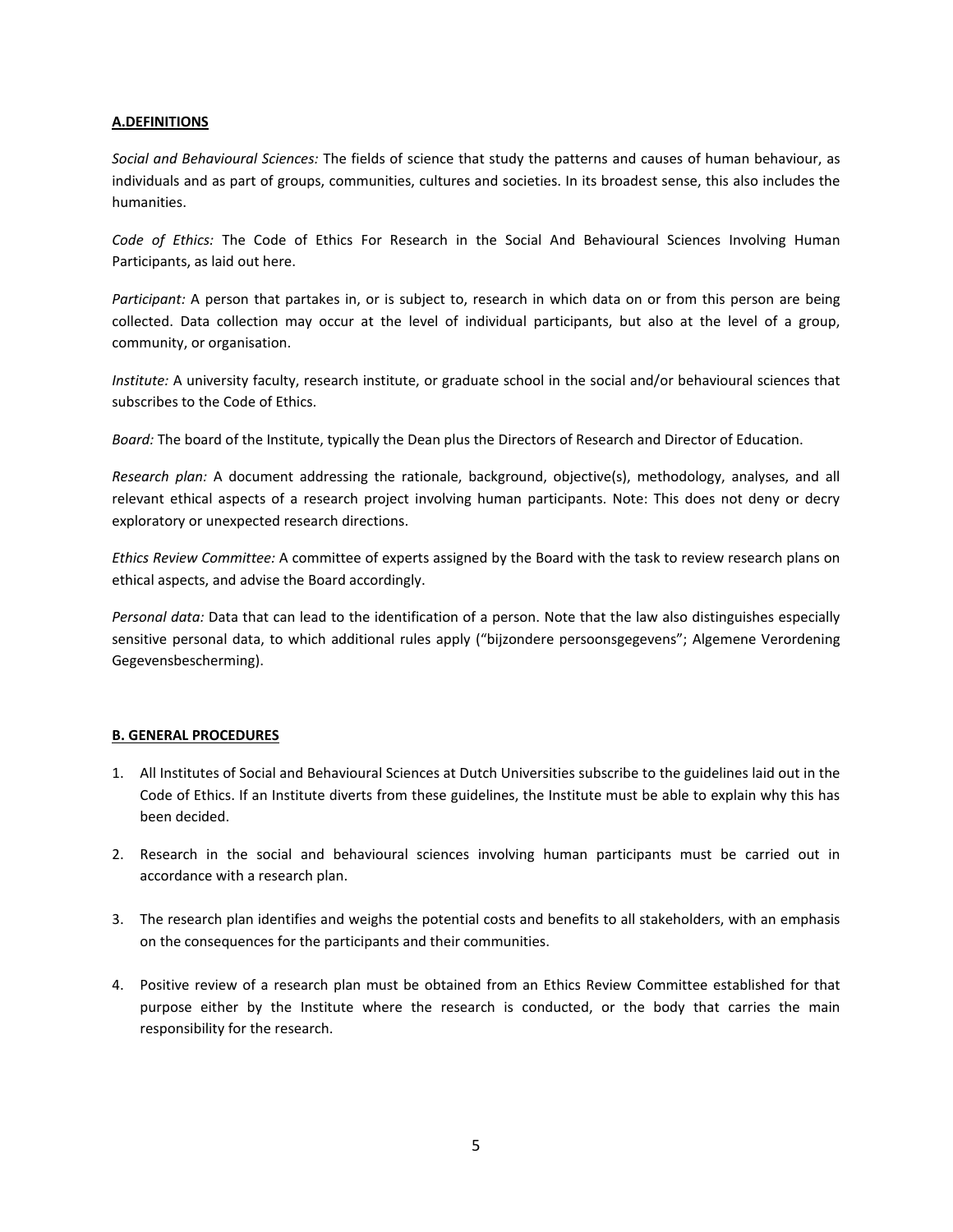- 5. The ethics review must occur before the research commences. In exceptional circumstances an important research opportunity may arise without the possibility of a timely research plan and/or ethics review In such cases the review must occur as soon as is reasonably possible. In the meantime the researcher remains responsible for acting in accordance with the ethical principles as laid out in this Code.
- 6. The Ethics Review Committee evaluates the research plan based on the guidelines as laid out in the Code of Ethics, specifically the local implementation thereof. Based on this evaluation the Ethics Review Committee will either issue or withhold approval or a positive advice.
- 7. The ethics review is conducted with due regard to relevant international, European and national laws, rules and guidelines.. In case the research is conducted in a country other than the Netherlands, the principal investigator is responsible for ensuring that the research is conducted with due regard for local laws, habits and customs.
- 8. In case of unclear or conflicting laws or values, the nature and circumstances of the dilemma are clearly documented, together with a plan to come to a well-founded resolution.
- 9. An Ethics Review Committee may suspend or revoke a positive review of a research plan if there are reasonable grounds to assume that continuation of the research would lead to unacceptable harm or burden to the human participants involved.
- 10. Research must be covered by the regular legal liability insurance of either the Institute where the research is conducted or the body with primary responsibility for conducting such research, assuming the research is part of the regular activities of that Institute. If the latter is not the case, separate insurance must be obtained for research participants.

# **C. SCIENTIFIC RELEVANCE, NECESSITY, AND VALIDITY**

- 1. The research as described in the Research Plan will plausibly lead to relevant insights in the field of the social and behavioural sciences.
- 2. Research may also be conducted for training purposes, without necessarily leading to new insights, as long as the participants involved are made aware of the training purpose (e.g. students testing on fellow students).
- 3. The same insights cannot plausibly be gained, or not to the same level, by alternative means of research that are less intrusive to human participants.
- 4. It is plausible that the insights gained from the research are in proportion to conceivable burden and risks imposed on research participants.
- 5. The research is carried out in suitable locations or Institutes, and carried out or supervised by persons with the necessary expertise in the field of scientific research.
- 6. The research makes use of a sound methodology.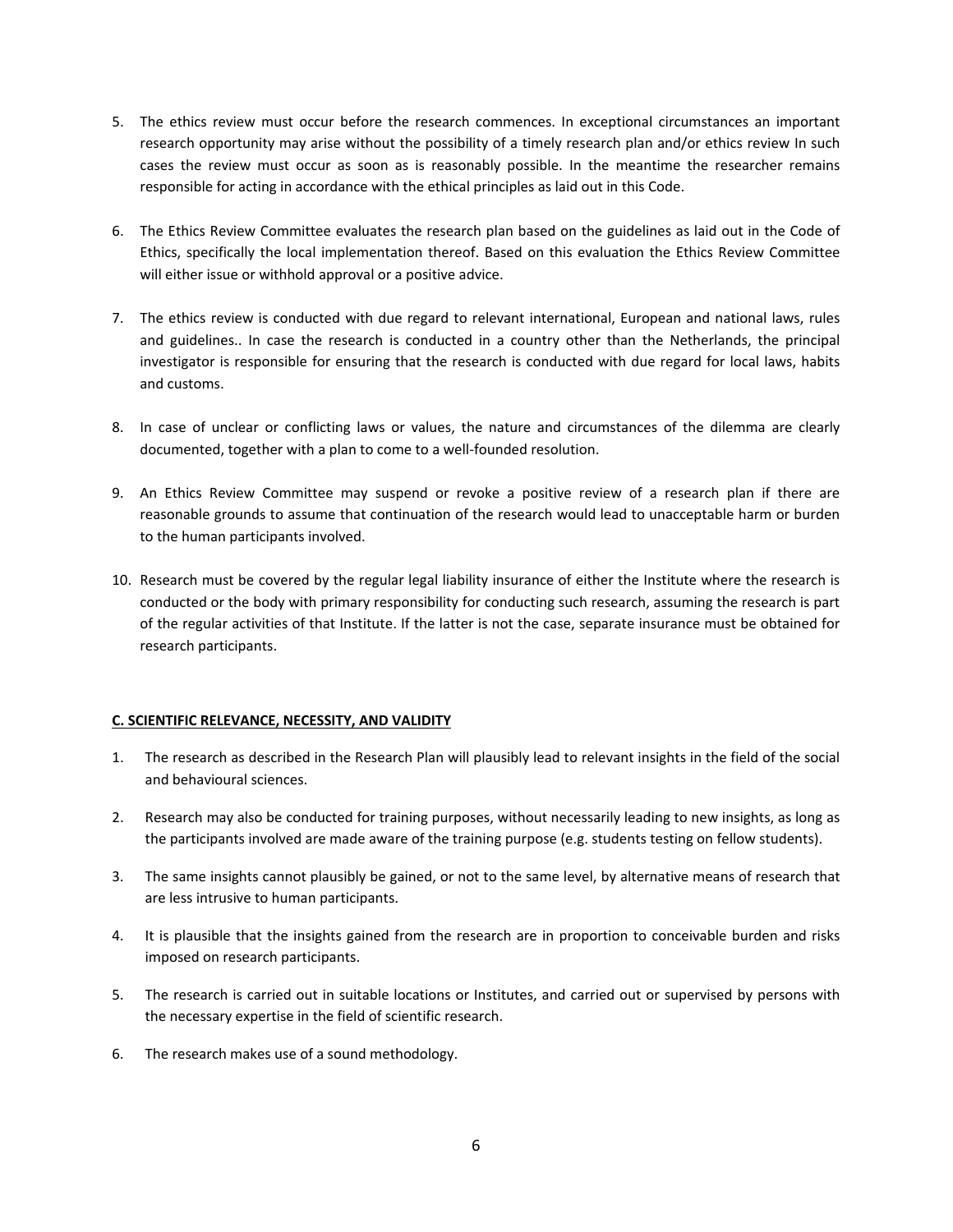# **D. INFORMED CONSENT**

- 1. Participants, or their legal representatives, must be given ample opportunity to understand the nature, purpose and anticipated consequences of research participation, so that they will be able to give informed consent to the extent to which they are capable of doing so. Specifically, the information provided in advance addresses (where applicable):
	- a. the voluntariness of participation;
	- b. the nature and purpose of the investigation, including if the data collection is meant only for training purposes
	- c. any reasonably foreseeable factors regarding the nature, purpose and duration of the research that may influence participants' willingness to participate (such as extent of strain, potential risks, and discomfort)
	- d. the right to decline to participate and withdraw from the research at any time, without any negative consequences, and without providing any reasons;
	- e. any recording of voices and images (where applicable);
	- f. confidentiality protection and the limitations thereof;
	- g. procedures for incidental findings (where applicable);
	- h. additional insurance guarantees (where applicable);
	- i. period of time to which the consent applies;
	- j. time and nature of data storage
	- k. re-use of specified data in the current, future or other research;
	- l. incentives for participation;
	- m. names and details of the responsible researcher and contact person(s) for questions about the research and rights of research participants;
- 2. When personal data are being registered or collected, consent must be obtained in accordance with the law (NL: Algemene Verordening Gegevensbescherming, EU: General Data Protection Regulation).
- 3. In case of a mentally incompetent participant, informed consent is obtained from the legal representative(s). It is good practice to also ask the participant where possible.
- 4. In case of minors younger than 12 years of age informed consent is obtained from the parent(s) or legal representative(s). It is good practice to also ask the child where possible.
- 5. In case of minors older than 11 and younger than 16 years of age informed consent is obtained from both the minor and the parent(s) or legal representative(s).
- 6. In case of minors, consent from one parent is considered sufficient by default, unless the Ethics Review Board decides that a particular research plan requires consent from both parents.
- 7. From 16 years of aged, consent is only obtained from the participant. For some types of research it may nevertheless be good practice to inform the parents or legal representatives.
- 8. Participants, especially those of reduced mental competence, are monitored for signs of discontent (including nonverbal signs) prior to, during, and where possible after the research, and such signs are acted upon appropriately by alleviating the discomfort or ceasing the research.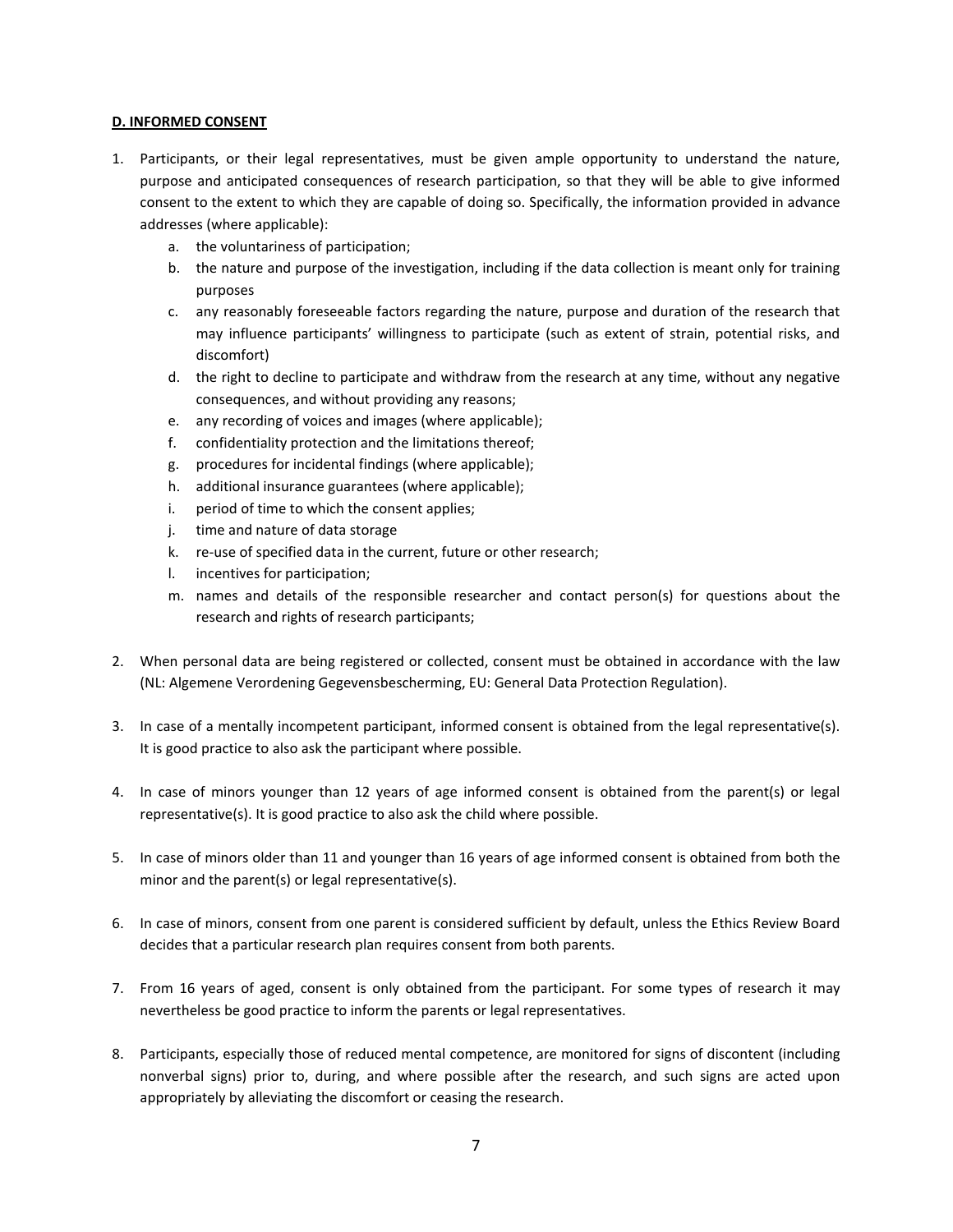- 9. When recording voices or images of participants, Informed consent must be obtained unless the research consists solely of naturalistic observations in public places.
- 10. Information is provided to the participant sufficiently in advance. What counts as sufficient time depends on the nature of the research, with as a general rule: the higher the impact or burden, the longer the time period.
- 11. The information is provided, and consent is asked, in a manner comprehensible for the participant, taking into account factors such as age, cultural differences, economic and linguistic barriers, and levels of education and illiteracy.
- 12. By default informed consent is active, i.e. through a deliberate act of the participant ("opt-in"). Special circumstances may call for passive consent ("opt-out"), see section E.
- 13. Depending on the type of research, any deliberate and plausibly demonstrable act of consent can be valid, whether transferred through writing, digitally, verbally, or by other means.
- 14. Researchers must keep adequate records of when, how and from whom informed consent was obtained, unless this could or proves to be detrimental to participants, or when a study is conducted anonymously). In these cases it must be explained how voluntariness is established instead.
- 15. Researchers who collect information about individuals who are not actively participating (i.e. third parties from whom no informed consent has been or can be obtained), must indicate how they protect the interests (including privacy) of those third parties.
- 16. Supplemental informed consent must be obtained when the research takes substantially longer than was announced, or when there is a significant change in the nature or focus of the research or the burden or risk it causes.

# **E. EXCEPTIONS: WHEN IS WITHHOLDING INFORMATION, DECEPTION, PASSIVE CONSENT, OR NO CONSENT ACCEPTABLE?**

- 1. Information for participants may be withheld from participants only when the necessity to preserve the integrity of the research outweighs the interests of the participant, or if it is shown to be in the public interest. In case information for participants has been withheld, participants will be provided information following their participation in such a manner and to such an extent that, to their judgment, the informed consent remains intact.
- 2. A study may not employ deception unless the use of deception techniques can be justified by the study's significant prospective scientific or applied value and when there is no alternative procedure for effectively collecting the data.
- 3. Information may not be withheld on, or participants may not be deceived about, procedures that can reasonably be expected to cause physical or mental harm.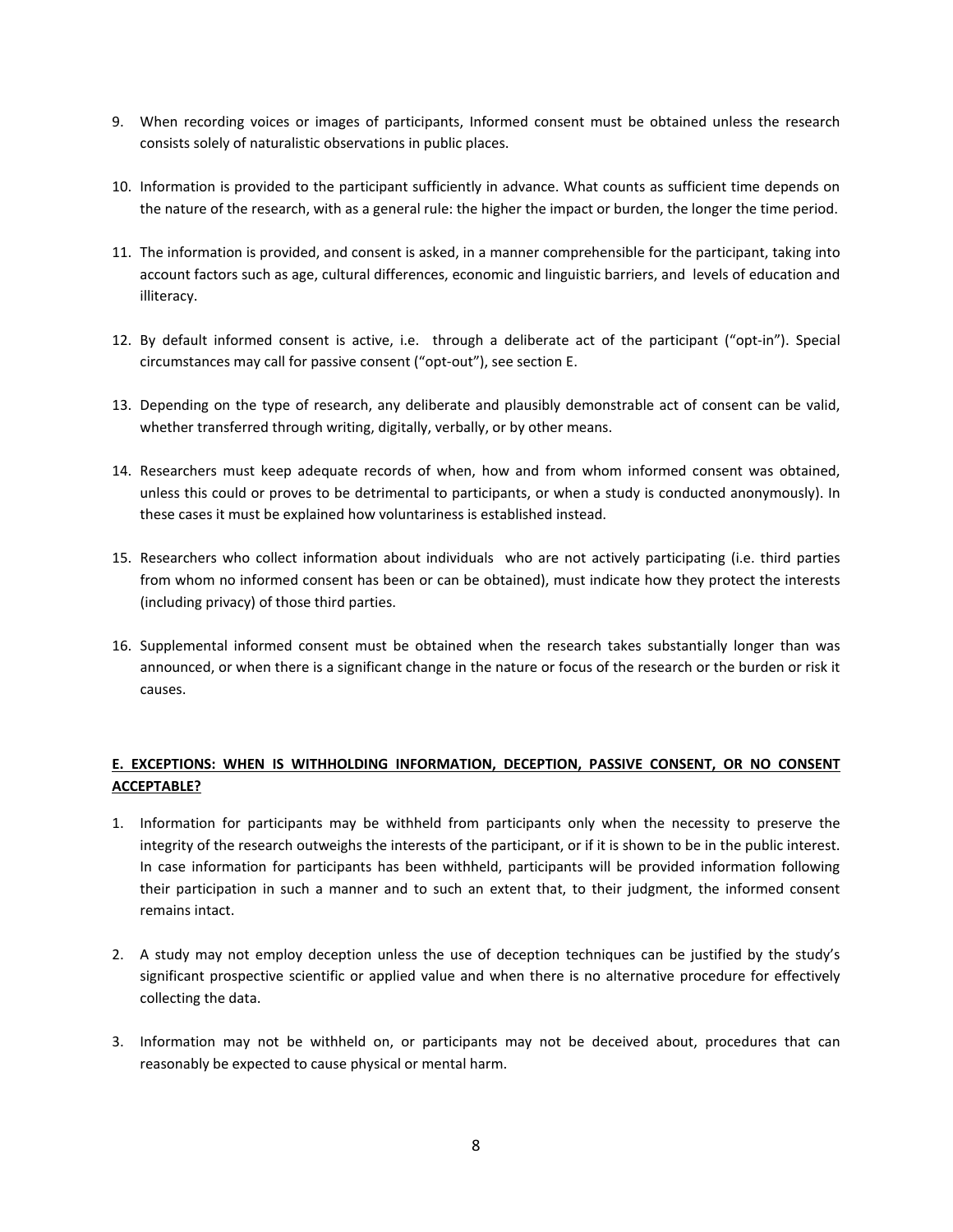- 4. Any deception or withheld information must be explained to participants as early as possible, immediately after participation, and no later than at the end of data collection. Participants must then also be informed that they have the right to withdraw their data without any negative consequences.
- 5. Passive consent ("opt-out") can be considered under special circumstances, but only if (a) active consent leads to substantial and demonstrable disadvantages with respect to the quality or aim of the research, and/or the interests of the participants (b) there is minimal burden and no risk for participants, (c) special care is taken to inform participants and/or their representatives of the study and the possibility to opt out, (d) the opt-out procedure is straightforward. Any opt-out procedure is to be reviewed by the Ethics Review Board.
- 6. Observation of people in public spaces may occur without consent. Such research must be conducted with respect for privacy. Data collection occurs fully anonymously (no personal data can be registered) and unobtrusively, in accordance with local cultural values, and restricted to situations where people being studied can reasonably expect to be observed by strangers. By law, the collection of any personal data requires informed consent.
- 7. Observation of specific groups or organizations (not necessarily in public spaces), including participant observation, occurs with informed consent from either the group members, or from an appropriate representative – a person who can be demonstrably or reasonably considered to represent the interests of the group (e.g. a teacher, a village elder, a team leader, a coach, or a chosen representative). Here too, observation must occur with respect for privacy, and local cultural values.
- 8. Whenever personal data on individuals are collected, the law dictates active informed consent from the individual. However, the law allows for deviations when there is a justified cause ("gerechtvaardigd belang"; Algemene Verordening Gegevensbescherming). Such a justified cause is to be established in consultation with the Institute's legal office.
- 9. When data are to be re-used for new research purposes, but informed consent from the original participants can no longer be obtained, a Research Plan detailing the nature and importance of re-use, and including the implications for privacy, shall be submitted for review to the Ethics Review Committee, who shall decide whether re-use is justified.

# **F. COMPENSATION**

- 1. Any compensation or benefits offered to research participants and/or their communities is fair.
- 2. Compensation does not have a disproportionate effect on whether or not participants decide to participate in a particular study or activity, nor should the amount of compensation cause or contribute to inflation beyond normal levels.
- 3. If local resources of a community are being used, adequate compensation is provided.
- 4. The person conducting the research and the Institute where the research is carried out receive a compensation not exceeding what can be considered reasonably proportionate to the nature, extent and purpose of the research.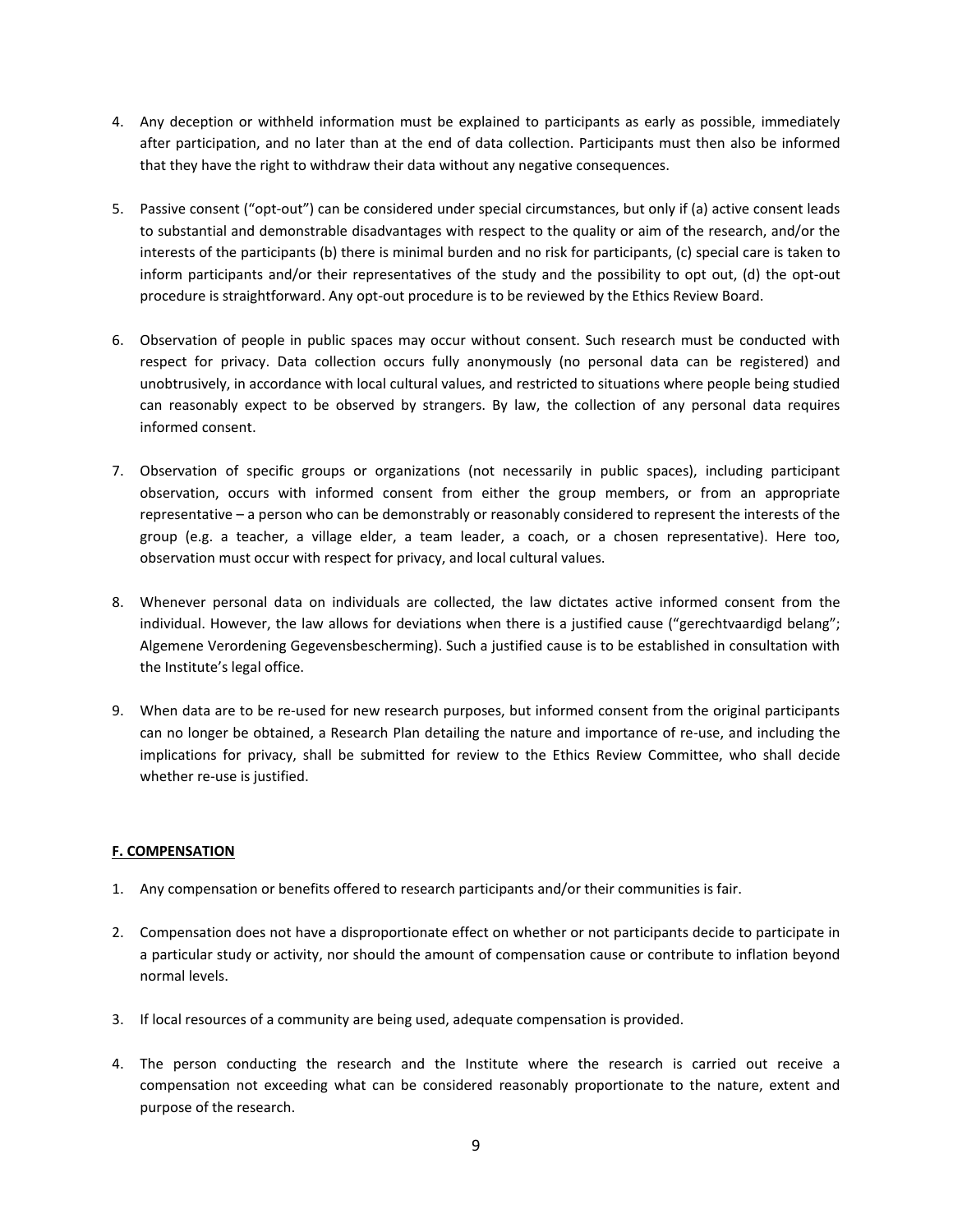## **G. DATA PROTECTION AND PRIVACY**

- 1. The processing, storage, and publication of data that can lead to the disclosure of a person's identity is safeguarded in accordance with the applicable laws and regulations, notably the Algemene Verordening Gegevensbescherming (NL) / General Data Protection Regulation (EU).
- 2. Special care and restraint is adopted with regards to highly sensitive personal data ("bijzondere persoonsgegevens"), as specified by the same laws.
- 3. Special care is taken to protect those who may be extra vulnerable to harm from being identified and/or having information linked to them, e.g. those who are in a position of dependence (whether psychological, social, economic, political, or otherwise), easily stigmatised, discriminated against, prosecuted, or met with violence. For example, protecting someone's privacy may have implications for the way informed consent is being registered.
- 4. When data are to be re-used for new research purposes, but informed consent from the original participants can no longer be obtained, a Research Plan detailing the nature and importance of re-use, and including the implications for privacy, shall be submitted for review to the Ethics Review Committee, who shall decide whether re-use is justified (see also Section E).

## **H. ETHICS REVIEW COMMITTEE**

- 1. A social and behavioural sciences Ethics Review Committee of an Institute is an advisory body established by, and reporting to, the Board of the Institute.
- 2. Any advice issued by an Ethics Review Committee may be accepted or disregarded by the Board.
- 3. The Ethics Review Committee must consist of at least five members, to be appointed by the Board of the Institute where the research is conducted.
- 4. The Board will appoint one of the members as committee chair; the Board may also appoint a vice chair.
- 5. The Board appoints an executive secretary to the Ethics Review Committee. The executive secretary is responsible for all procedural aspects with due regard to the committee and its mission. The executive secretary may be a member of either the Institute's academic staff or support staff, and could also cover additional expertise.
- 6. The Board is responsible for the adequate instrumentation, administrative and financial support of the Ethics Review Committee. This also applies to the proper recording of all ethical reviews performed by the committee.
- 7. The chair, vice chair (if appointed) and executive secretary constitute the executive board of the Ethics Review Committee.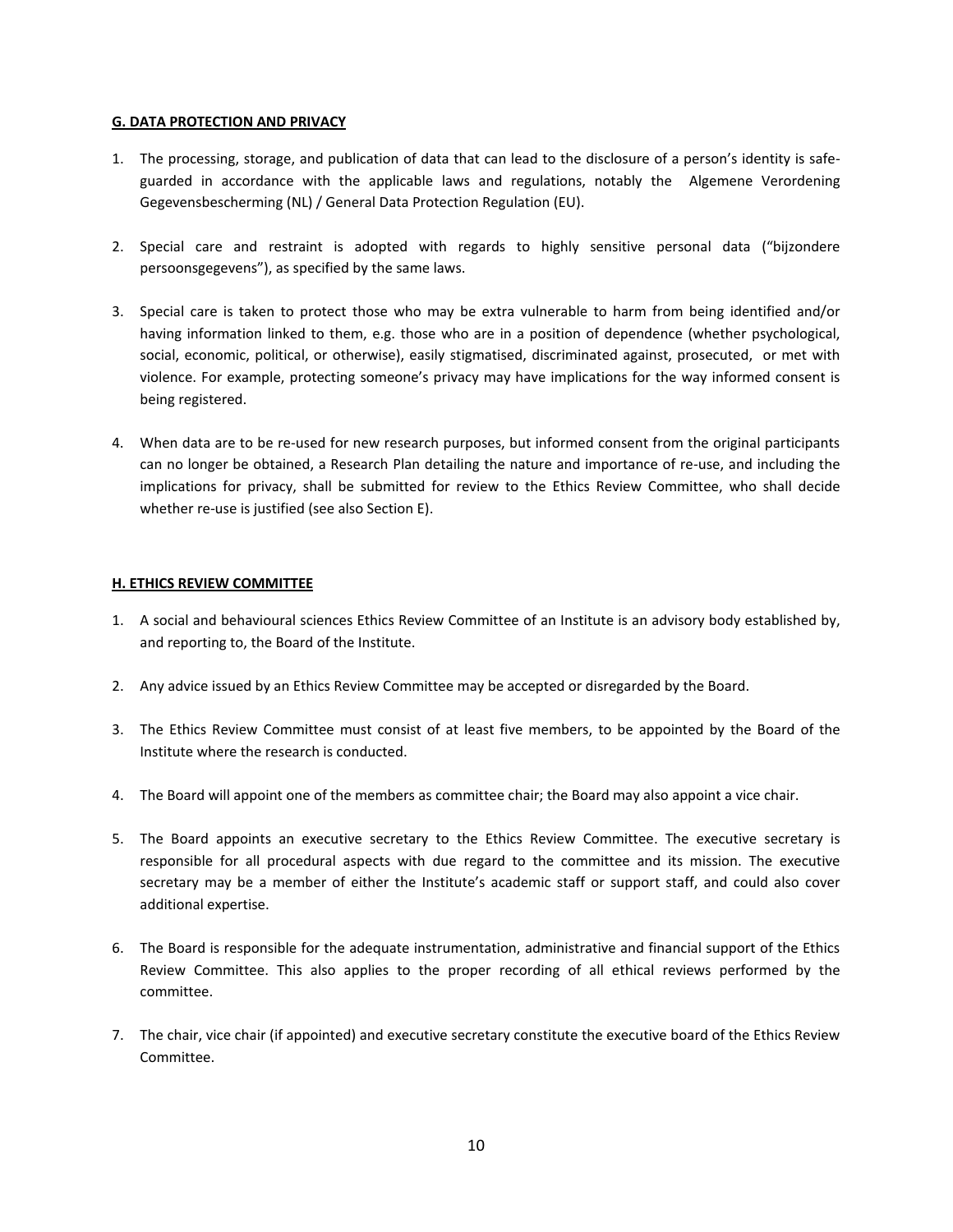- 8. The expertise of the committee members must cover the major disciplines of the Institute and the typical ethical issues involved.
- 9. The Ethics Review Committee is responsible for acquiring and maintaining relevant knowledge and skills with regard to recurring ethical issues, as well as evaluating new developments and perspectives.
- 10. The Ethics Review Committee strives towards raising ethical awareness among applicant researchers through clear and timely information, as well as through constructive dialogue.
- 11. The Ethics Review Committee must be able to invoke independent external expertise from someone who is not affiliated with the institute where the research is being assessed. Ethics Review Committees from sister organisations at other institutes may be invoked for this purpose.
- 12. The Ethics Review Committee must have structural (i.e. organised) access to both ethical and legal expertise.
- 13. The Ethics Review Committee may be extended (temporarily or permanently) by non-voting advisors.
- 14. The Ethics Review Committee's working method and related procedures must be specified in a set of regulations available to all stakeholders.

#### **I. COMPLAINTS PROCEDURE**

- 1. Objections against an Ethics Review Committee's advice, or against an Institute Board's decision can be filed with the Board. An appeal can be lodged against such a decision in accordance with the university's regulations.
- 2. The Ethics Review Committee has adopted a publicly available complaints procedure for participants who have complaints about a study that has been reviewed by the said committee.

# **J. GENERALIZED VALIDITY, MULTI-CENTER RESEARCH, AND RESEARCH AT EXTERNAL INSTITUTIONS OR LOCATIONS**

- 1. If an Ethics Review Committee of an Institute of Social and Behavioural Sciences reaches a decision, this decision is deemed valid for all other Dutch Institutes of Social and Behavioural Sciences. Thus, if a researcher moves from one institute to another and the research program moves with her/him, no additional review is necessary. Nevertheless, it is due diligence to report the continuation of the study and its ethics approval at the new workplace.
- 2. Whether single- or multi-center research, the responsibility for ethical review lies primarily with the principal investigator or penholder and the Institution he or she is affiliated with. In case of research projects executed in multiple Institutes of Social and Behavioural Sciences, it is deemed sufficient to perform the ethical review at a single Institute only.